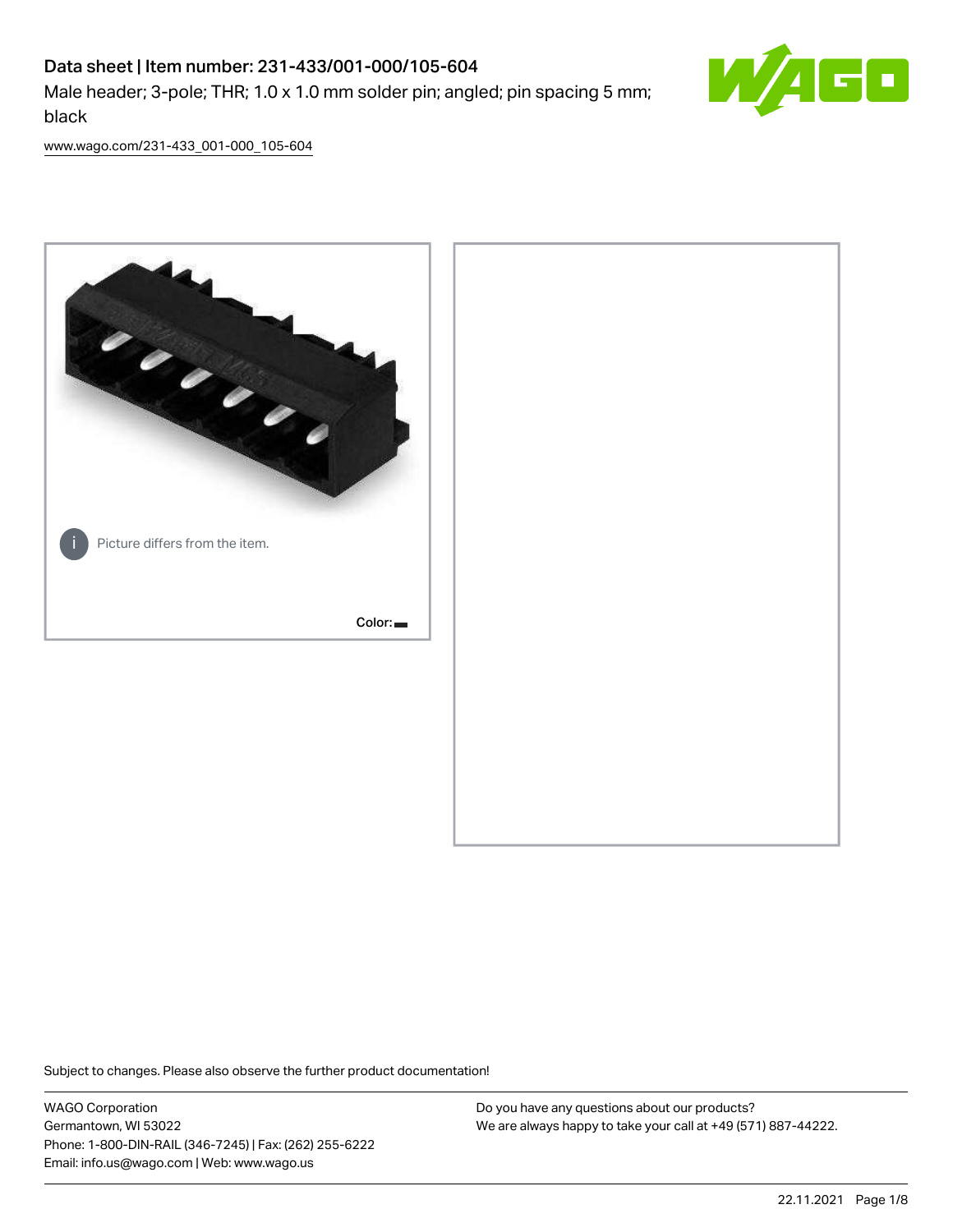

```
Dimensions in mm
```

```
L = (pole no. -1) x pin spacing +8.2 mm
```
 $L_1 = L + 4.8$  mm

```
L_2 = L_1 + 7.2 mm
```
### Item description

- **THR** male headers for reflow soldering in SMT applications
- $\blacksquare$ Available in tape-and-reel packaging for automated pick-and-place PCB assembly
- $\blacksquare$ Also available in bulk packaging for manual placement
- $\blacksquare$ Male headers may be mounted horizontally or vertically

Subject to changes. Please also observe the further product documentation!

WAGO Corporation Germantown, WI 53022 Phone: 1-800-DIN-RAIL (346-7245) | Fax: (262) 255-6222 Email: info.us@wago.com | Web: www.wago.us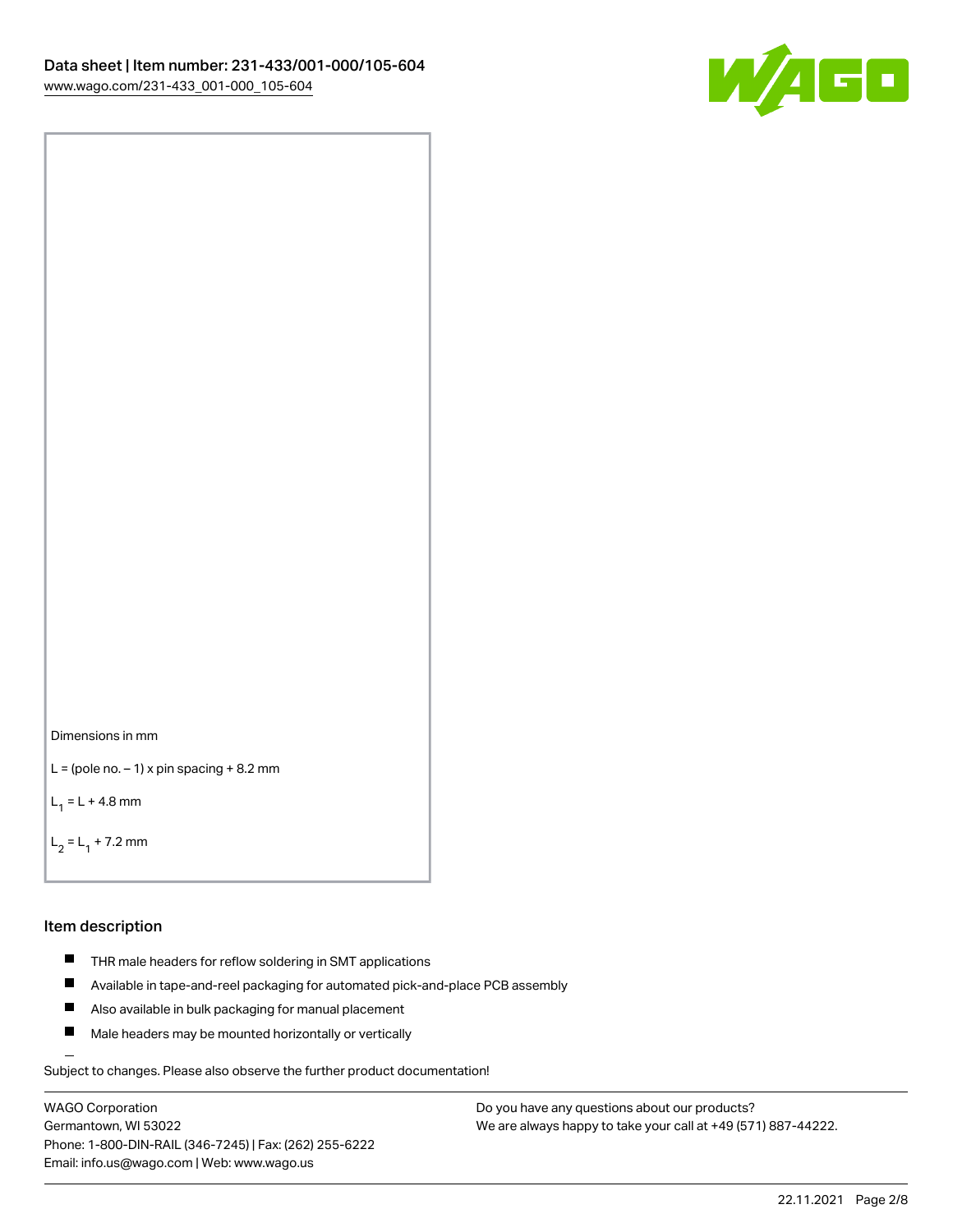

**Now With coding fingers** 

# Data Notes

| Safety information 1 | The <i>MCS - MULTI CONNECTION SYSTEM</i> includes connectors<br>without breaking capacity in accordance with DIN EN 61984. When<br>used as intended, these connectors must not be connected<br>/disconnected when live or under load. The circuit design should<br>ensure header pins, which can be touched, are not live when<br>unmated. |
|----------------------|--------------------------------------------------------------------------------------------------------------------------------------------------------------------------------------------------------------------------------------------------------------------------------------------------------------------------------------------|
| Variants:            | Other pole numbers<br>Gold-plated or partially gold-plated contact surfaces<br>Other versions (or variants) can be requested from WAGO Sales or<br>configured at https://configurator.wago.com/                                                                                                                                            |

# Electrical data

# IEC Approvals

| Ratings per                 | IEC/EN 60664-1                                            |
|-----------------------------|-----------------------------------------------------------|
| Rated voltage (III / 3)     | 320 V                                                     |
| Rated surge voltage (III/3) | 4 <sub>kV</sub>                                           |
| Rated voltage (III/2)       | 320 V                                                     |
| Rated surge voltage (III/2) | 4 <sub>kV</sub>                                           |
| Nominal voltage (II/2)      | 630 V                                                     |
| Rated surge voltage (II/2)  | 4 <sub>k</sub> V                                          |
| Rated current               | 12A                                                       |
| Legend (ratings)            | (III / 2) ≙ Overvoltage category III / Pollution degree 2 |

# UL Approvals

| Approvals per                  | UL 1059 |
|--------------------------------|---------|
| Rated voltage UL (Use Group B) | 300 V   |
| Rated current UL (Use Group B) | 10 A    |
| Rated voltage UL (Use Group D) | 300 V   |
| Rated current UL (Use Group D) | 10 A    |

# Ratings per UL

| Rated voltage UL 1977 | 600 V |
|-----------------------|-------|
| Rated current UL 1977 | 10 A  |

Subject to changes. Please also observe the further product documentation!

| <b>WAGO Corporation</b>                                | Do you have any questions about our products?                 |
|--------------------------------------------------------|---------------------------------------------------------------|
| Germantown, WI 53022                                   | We are always happy to take your call at +49 (571) 887-44222. |
| Phone: 1-800-DIN-RAIL (346-7245)   Fax: (262) 255-6222 |                                                               |
| Email: info.us@wago.com   Web: www.wago.us             |                                                               |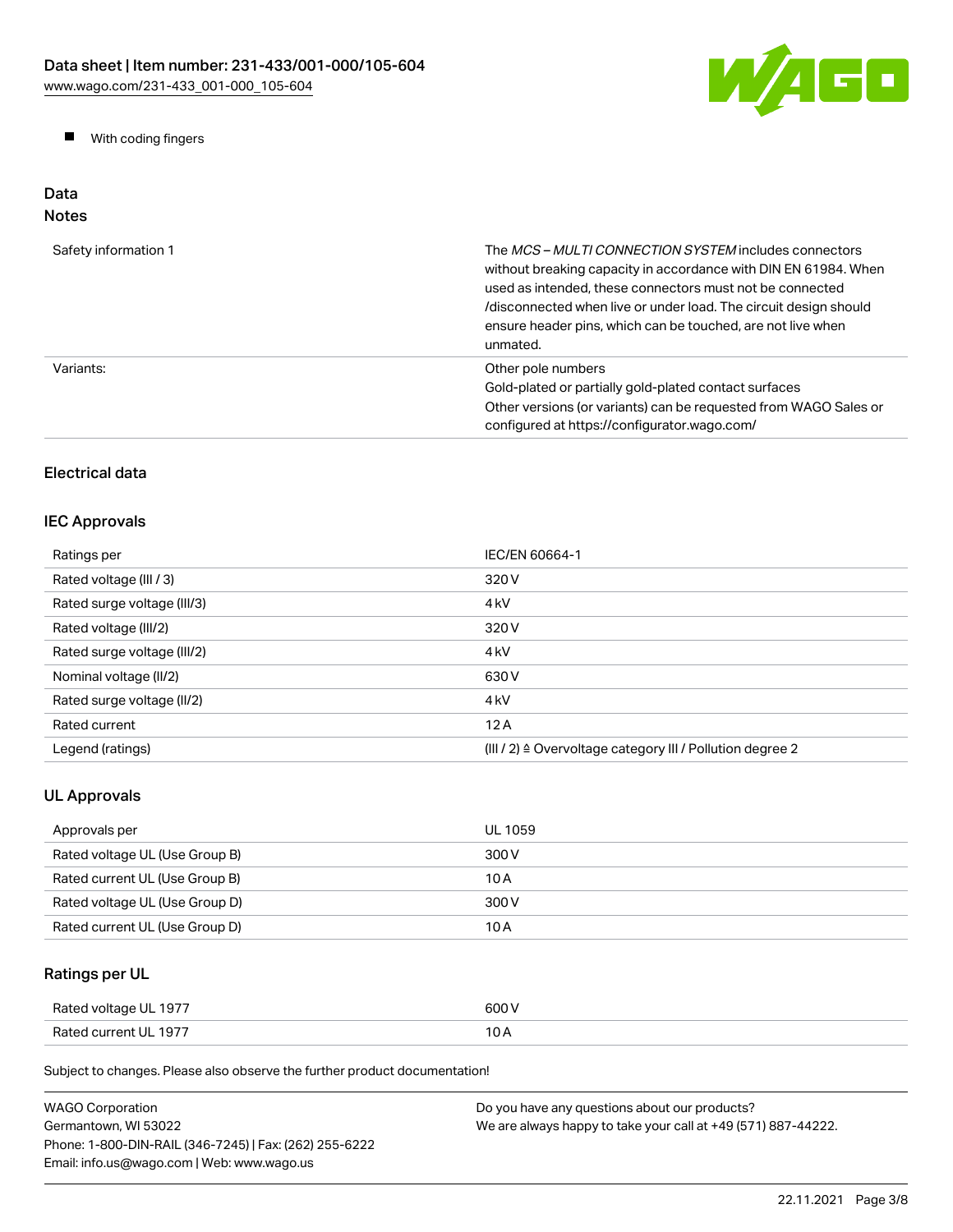

# CSA Approvals

| Approvals per                      | <b>CSA</b>           |
|------------------------------------|----------------------|
| Rated voltage CSA (Use Group B)    | 300 V                |
| Rated current CSA (Use Group B)    | 10A                  |
| Rated voltage CSA (Use Group D)    | 300 V                |
| Rated current CSA (Use Group D)    | 10A                  |
| <b>Connection data</b>             |                      |
| Total number of potentials         | 3                    |
| Number of connection types         | 1                    |
| Number of levels                   | 1                    |
| <b>Connection 1</b>                |                      |
| Number of poles                    | $\mathsf 3$          |
| Physical data                      |                      |
| Pin spacing                        | 5 mm / 0.197 inch    |
| Width                              | 18.2 mm / 0.717 inch |
| Height                             | 10.8 mm / 0.425 inch |
| Height from the surface            | 8.4 mm / 0.331 inch  |
| Depth                              | 12 mm / 0.472 inch   |
| Solder pin length                  | $2.4 \text{ mm}$     |
| Solder pin dimensions              | $1 \times 1$ mm      |
| Plated through-hole diameter (THR) | $1.4$ $(+0.1)$ mm    |
|                                    |                      |

## Plug-in connection

| Contact type (pluggable connector) | Male connector/plug |
|------------------------------------|---------------------|
| Connector (connection type)        | for PCB             |
| Mismating protection               | No                  |
| Mating direction to the PCB        | 0°                  |
| Locking of plug-in connection      | Without             |

# PCB contact

| <b>PCB Contact</b>     | THR                                      |
|------------------------|------------------------------------------|
| Solder pin arrangement | over the entire male connector (in-line) |

Subject to changes. Please also observe the further product documentation!

| <b>WAGO Corporation</b>                                | Do you have any questions about our products?                 |
|--------------------------------------------------------|---------------------------------------------------------------|
| Germantown, WI 53022                                   | We are always happy to take your call at +49 (571) 887-44222. |
| Phone: 1-800-DIN-RAIL (346-7245)   Fax: (262) 255-6222 |                                                               |
| Email: info.us@wago.com   Web: www.wago.us             |                                                               |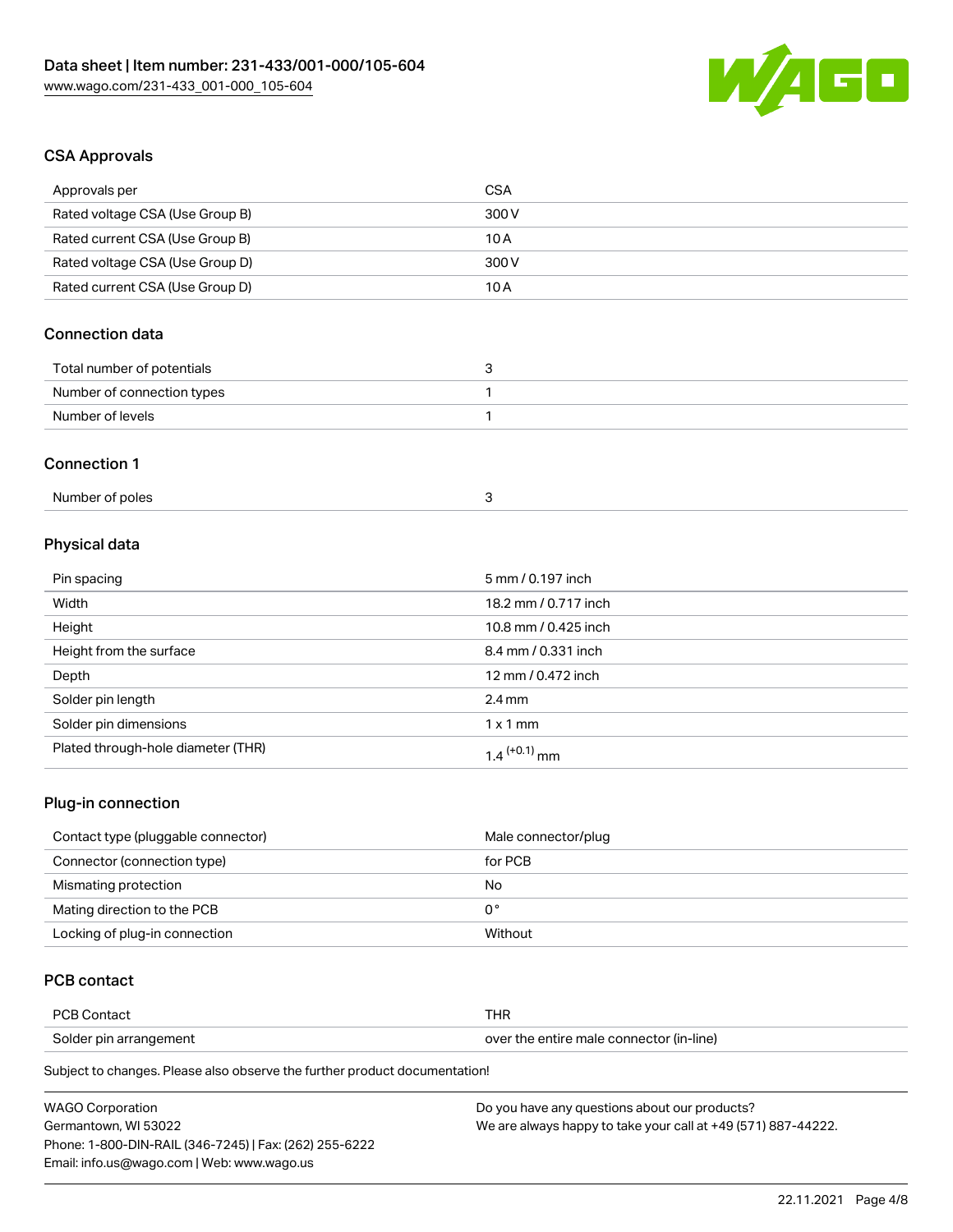

Number of solder pins per potential 1

## Material data

| Color                       | black                                  |
|-----------------------------|----------------------------------------|
| Material group              |                                        |
| Insulation material         | Polyphthalamide (PPA GF)               |
| Flammability class per UL94 | V <sub>0</sub>                         |
| Contact material            | Electrolytic copper (E <sub>Cu</sub> ) |
| Contact plating             | tin-plated                             |
| Fire load                   | 0.027 MJ                               |
| Weight                      | 1.3 <sub>g</sub>                       |

## Environmental requirements

Limit temperature range  $-60... +100 °C$ 

## Commercial data

| Product Group         | 3 (Multi Conn. System) |
|-----------------------|------------------------|
| PU (SPU)              | 200 Stück              |
| Packaging type        | box                    |
| Country of origin     | PL                     |
| <b>GTIN</b>           | 4044918988643          |
| Customs tariff number | 85366990990            |

## Approvals / Certificates

#### Country specific Approvals

| Logo | Approval                               | <b>Additional Approval Text</b> | Certificate<br>name |
|------|----------------------------------------|---------------------------------|---------------------|
|      | CВ<br>DEKRA Certification B.V.         | IEC 61984                       | NL-39756            |
|      | <b>CSA</b><br>DEKRA Certification B.V. | C <sub>22.2</sub>               | LR 18677-<br>25     |

#### Ship Approvals

|      | <b>ABS</b> |                          | ∙ש ו          |
|------|------------|--------------------------|---------------|
| Logo | Approval   | Additional Approval Text | name          |
|      |            |                          | ∵ertificare i |

Subject to changes. Please also observe the further product documentation!

| <b>WAGO Corporation</b>                                | Do you have any questions about our products?                 |  |
|--------------------------------------------------------|---------------------------------------------------------------|--|
| Germantown, WI 53022                                   | We are always happy to take your call at +49 (571) 887-44222. |  |
| Phone: 1-800-DIN-RAIL (346-7245)   Fax: (262) 255-6222 |                                                               |  |
| Email: info.us@wago.com   Web: www.wago.us             |                                                               |  |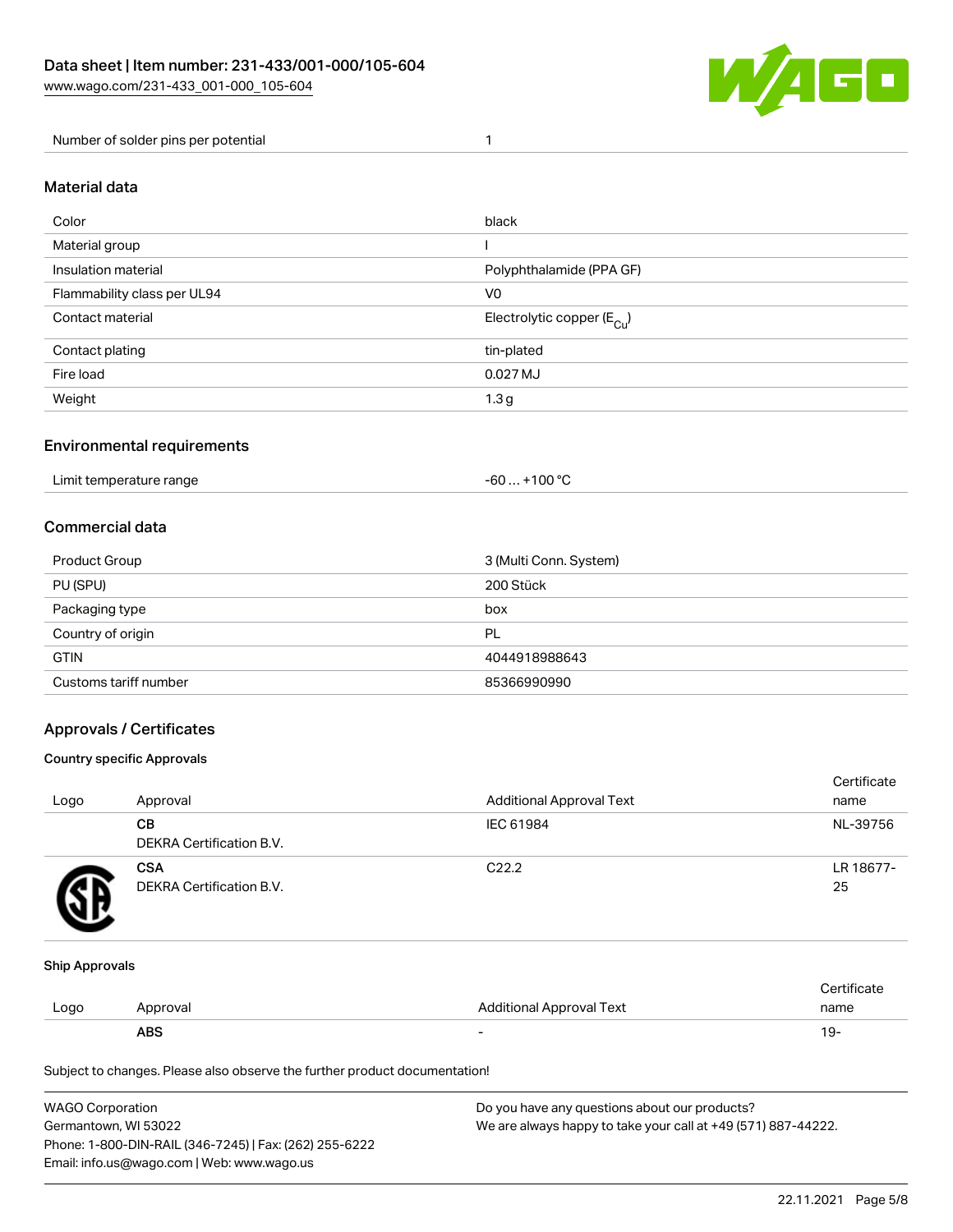



American Bureau of Shipping National American Bureau of Shipping HG1869876-

| UL-Approvals |
|--------------|
|              |

|                            |                                             |                                 | Certificate |
|----------------------------|---------------------------------------------|---------------------------------|-------------|
| Logo                       | Approval                                    | <b>Additional Approval Text</b> | name        |
| $\boldsymbol{\omega}$      | UL<br>Underwriters Laboratories Inc.        | UL 1059                         | E45172      |
| $\boldsymbol{\mathcal{L}}$ | <b>UR</b><br>Underwriters Laboratories Inc. | UL 1977                         | E45171      |

# Counterpart

| Iten |
|------|
| Fem  |
|      |

n no.231-103/026-000 Female plug; 3-pole; 12 AWG max; pin spacing 5 mm; 1 conductor per pole; gray [www.wago.com/231-103/026-000](https://www.wago.com/231-103/026-000)

### Optional accessories

| Coding |                                                                  |                      |  |  |
|--------|------------------------------------------------------------------|----------------------|--|--|
|        | Intermediate plate                                               |                      |  |  |
|        | Item no.: 231-500<br>Spacer; for formation of groups; light gray | www.wago.com/231-500 |  |  |
| Coding |                                                                  |                      |  |  |
|        | Item no.: 231-129<br>Coding key; snap-on type; light gray        | www.wago.com/231-129 |  |  |

# Downloads Documentation

| <b>Additional Information</b><br>Technical explanations | 2019 Apr 3 | pdf<br>2.0 MB   | Download |
|---------------------------------------------------------|------------|-----------------|----------|
| THR Soldering Process                                   |            | pdf<br>548.2 kB | Download |

Subject to changes. Please also observe the further product documentation!

WAGO Corporation Germantown, WI 53022 Phone: 1-800-DIN-RAIL (346-7245) | Fax: (262) 255-6222 Email: info.us@wago.com | Web: www.wago.us Do you have any questions about our products? We are always happy to take your call at +49 (571) 887-44222.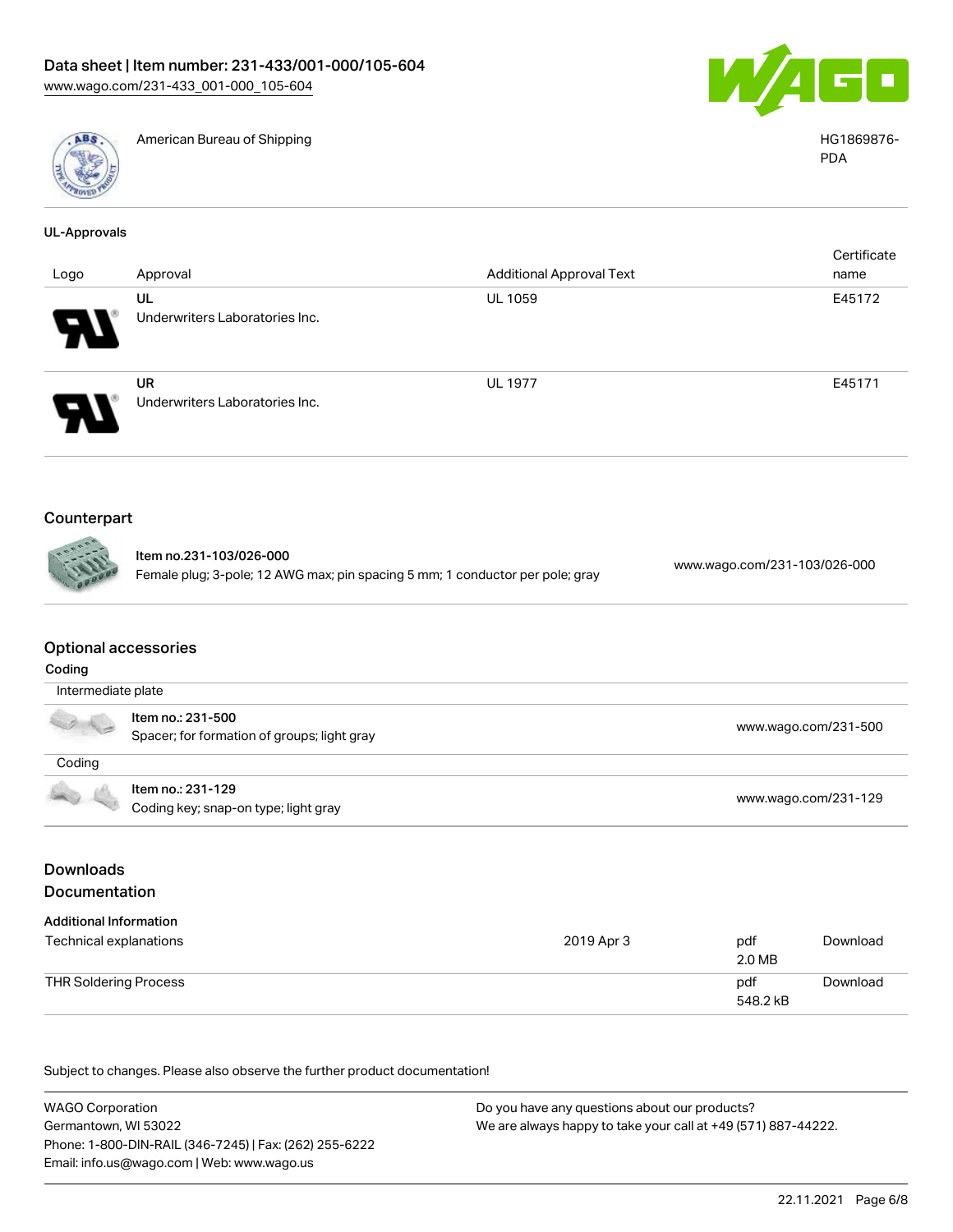

## CAD files

#### CAE data

| EPLAN Data Portal 231-433/001-000/105-604 |                                                                                                                                                                        | <b>URL</b> | Download |
|-------------------------------------------|------------------------------------------------------------------------------------------------------------------------------------------------------------------------|------------|----------|
| PCB Design                                |                                                                                                                                                                        |            |          |
|                                           | Symbol and Footprint 231-433/001-000/105-604                                                                                                                           | <b>URL</b> | Download |
|                                           | CAx data for your PCB design, consisting of "schematic symbols and PCB footprints",<br>allow easy integration of the WAGO component into your development environment. |            |          |
|                                           | Supported formats:                                                                                                                                                     |            |          |
| ш                                         | Accel EDA 14 & 15                                                                                                                                                      |            |          |
| Ш                                         | Altium 6 to current version                                                                                                                                            |            |          |
| ш                                         | Cadence Allegro                                                                                                                                                        |            |          |
| ш                                         | DesignSpark                                                                                                                                                            |            |          |
| ш                                         | Eagle Libraries                                                                                                                                                        |            |          |
| ш                                         | KiCad                                                                                                                                                                  |            |          |
| Ш                                         | Mentor Graphics BoardStation                                                                                                                                           |            |          |
| ш                                         | Mentor Graphics Design Architect                                                                                                                                       |            |          |
| ш                                         | Mentor Graphics Design Expedition 99 and 2000                                                                                                                          |            |          |
| ш                                         | OrCAD 9.X PCB and Capture                                                                                                                                              |            |          |
| ш                                         | PADS PowerPCB 3, 3.5, 4.X, and 5.X                                                                                                                                     |            |          |
| ш                                         | PADS PowerPCB and PowerLogic 3.0                                                                                                                                       |            |          |
| ш                                         | PCAD 2000, 2001, 2002, 2004, and 2006                                                                                                                                  |            |          |
| ш                                         | Pulsonix 8.5 or newer                                                                                                                                                  |            |          |
|                                           | <b>STL</b>                                                                                                                                                             |            |          |
| ш                                         | 3D STEP                                                                                                                                                                |            |          |
| Ш                                         | TARGET 3001!                                                                                                                                                           |            |          |
| ш                                         | View Logic ViewDraw                                                                                                                                                    |            |          |
|                                           | Quadcept                                                                                                                                                               |            |          |
| Ш                                         | Zuken CadStar 3 and 4                                                                                                                                                  |            |          |
| ш                                         | Zuken CR-5000 and CR-8000                                                                                                                                              |            |          |
|                                           | PCB Component Libraries (EDA), PCB CAD Library Ultra Librarian                                                                                                         |            |          |

### Environmental Product Compliance

### Compliance Search

Subject to changes. Please also observe the further product documentation!

WAGO Corporation Germantown, WI 53022 Phone: 1-800-DIN-RAIL (346-7245) | Fax: (262) 255-6222 Email: info.us@wago.com | Web: www.wago.us